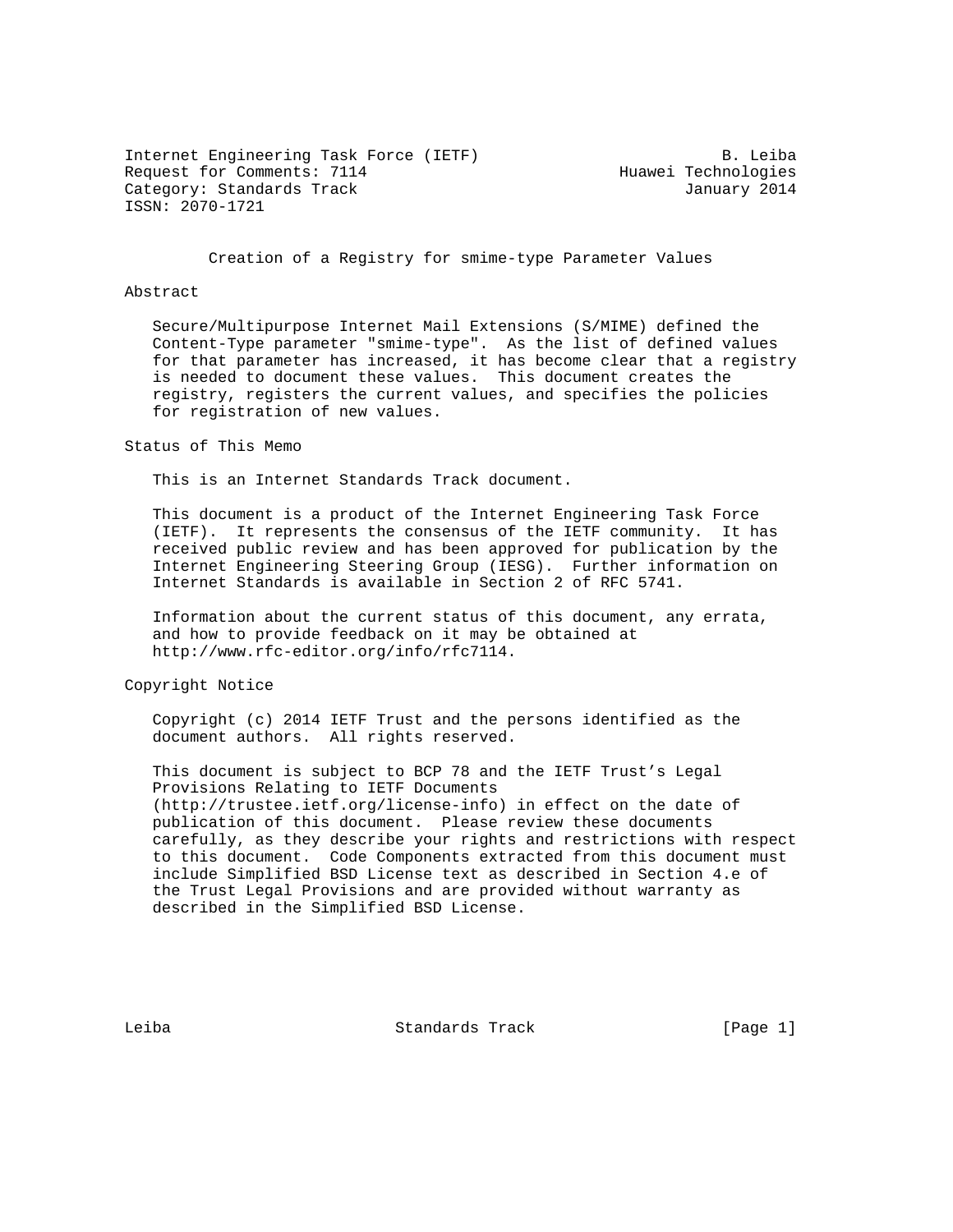Table of Contents

|  |  |  |  |  |  |  |  |  |  |  |  |  | 3. Security Considerations 3<br>4.1. Normative References 4<br>4.2. Informative References 4 |
|--|--|--|--|--|--|--|--|--|--|--|--|--|----------------------------------------------------------------------------------------------|

## 1. Introduction

 Secure/Multipurpose Internet Mail Extensions (S/MIME) defined the Content-Type "application/pkcs7-mime" and the parameter "smime-type", along with four valid values for the parameter [RFC3851]. Certificate Management over CMS (CMC) added two new parameter values [RFC5273]. [RFC5751] replaced RFC 3851 and registered the application/pkcs7-mime media type, but did not create a registry for the smime-type values.

 Enhanced Security Services for S/MIME [RFC2634] and Securing X.400 Content with S/MIME [RFC3854] also add smime-type values.

 When Enrollment over Secure Transport [RFC7030] added another parameter value, it became clear that a registry for smime-type parameter values is necessary. Section 2 creates this registry, registers the current values that are defined in previously published documents, and specifies the policies for registration of new values.

Leiba Standards Track [Page 2]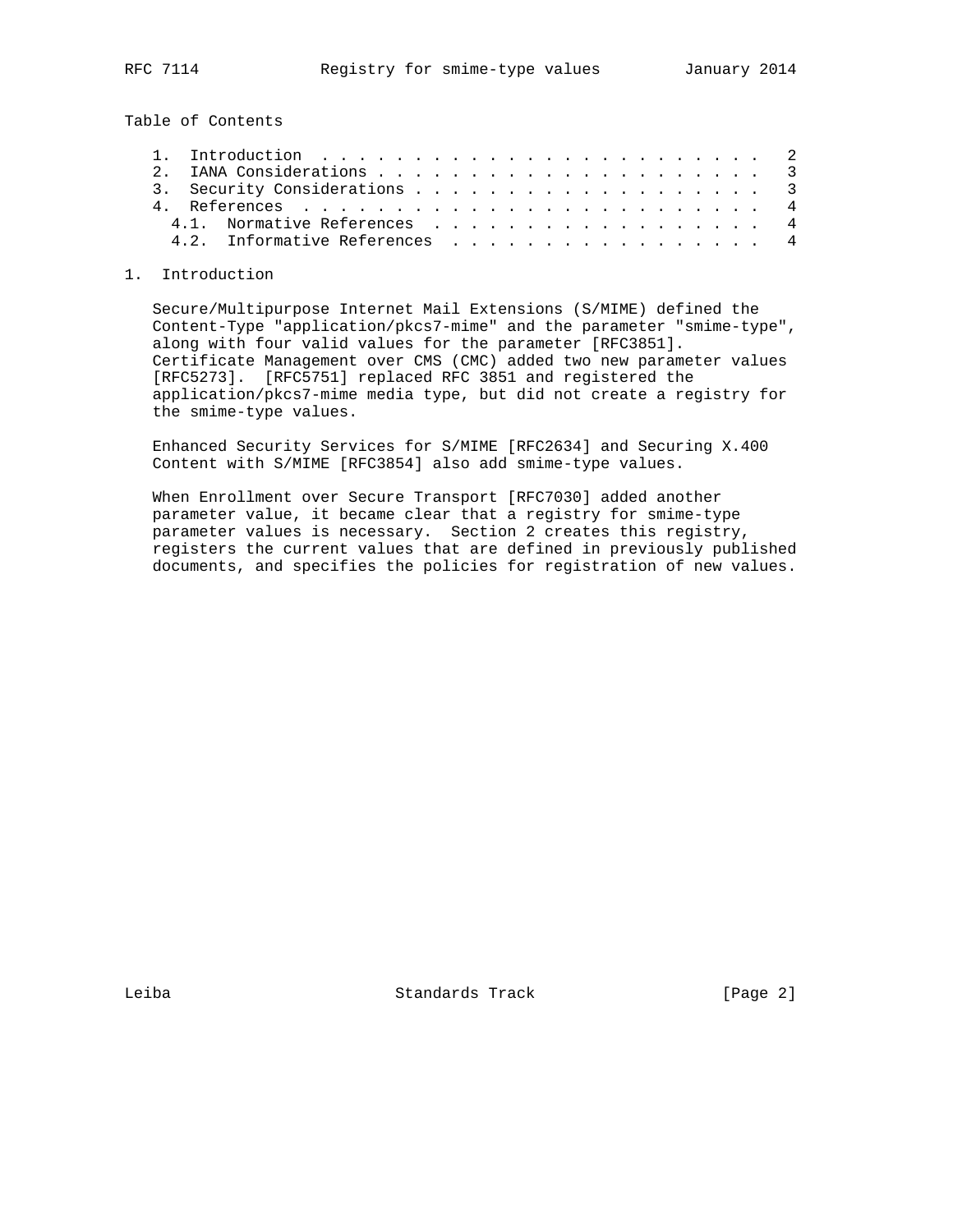# 2. IANA Considerations

 IANA has changed the reference field for the media type application/ pkcs7-mime to refer to [RFC5751] and this document. This document replaces the references to RFC 5273 and RFC 7030, which are no longer needed.

 IANA has created a new sub-registry under the "MIME Media Type Sub- Parameter Registries" top-level registry. The new registry is "Parameter Values for the smime-type Parameter", and it references this document and [RFC5751]. The initial values for the registry are as follows:

| smime-type value                                                                                                                                                               |
|--------------------------------------------------------------------------------------------------------------------------------------------------------------------------------|
| certs-only<br>CMC-Request<br>CMC-Response<br>compressed-data<br>enveloped-data<br>enveloped-x400<br>server-generated-key<br>signed-data<br>signed-receipt<br>$si$ qned- $x400$ |

 New values can be registered using the Specification Required policy, as defined in [RFC5226]. The S/MIME Message Specification [RFC5751], Section 3.2.2, specifies guidelines for assigning new smime-type parameter values, and those guidelines apply to the assignment of values in this registry.

3. Security Considerations

 This document is purely administrative and presents no security issues.

Leiba Standards Track [Page 3]